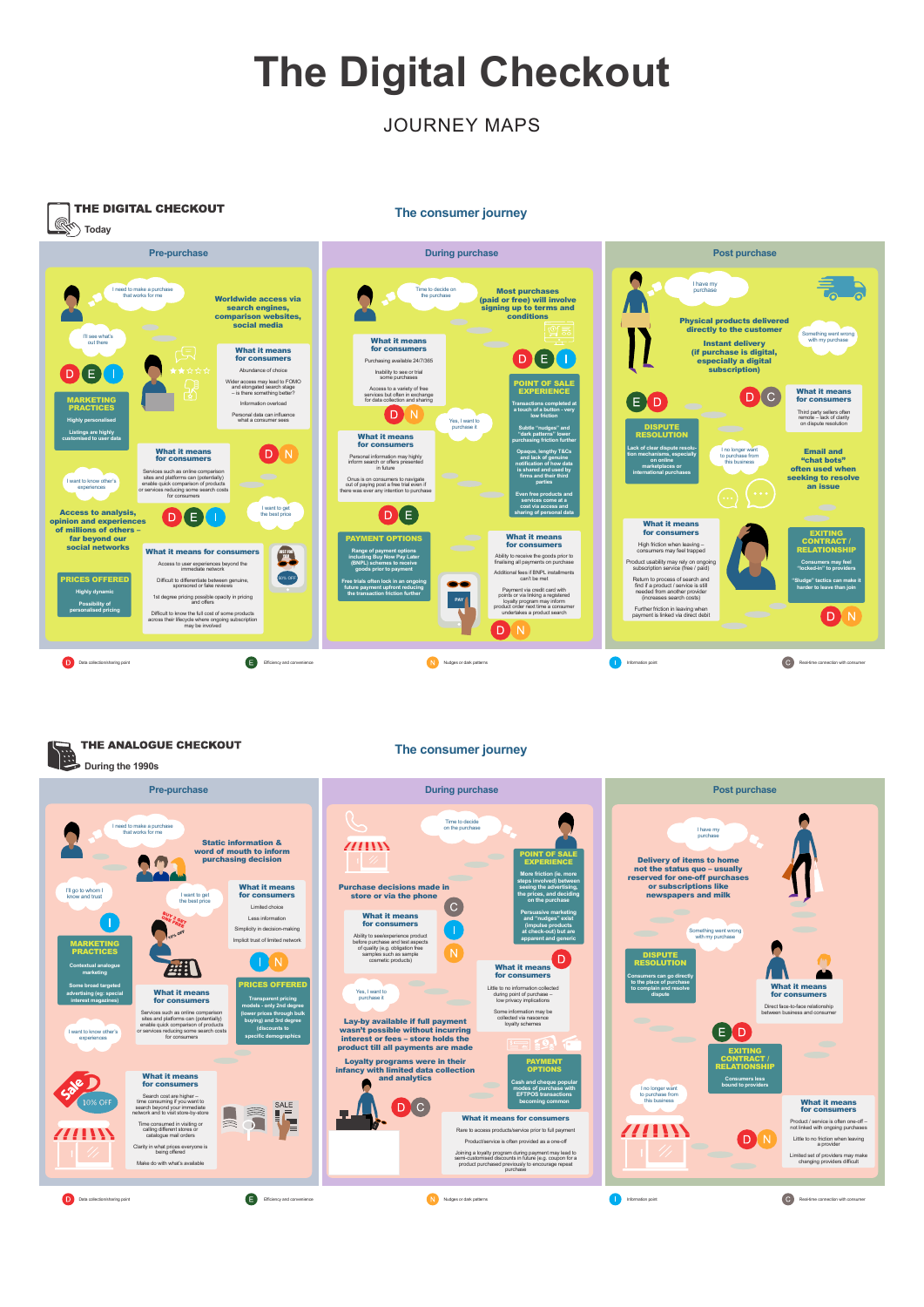## Pre-purchase



Data collection/

sharing point

Efficiency and

convenience

## **The consumer journey**



Real-time connection

with consumer



Nudges or

dark patterns

Information

point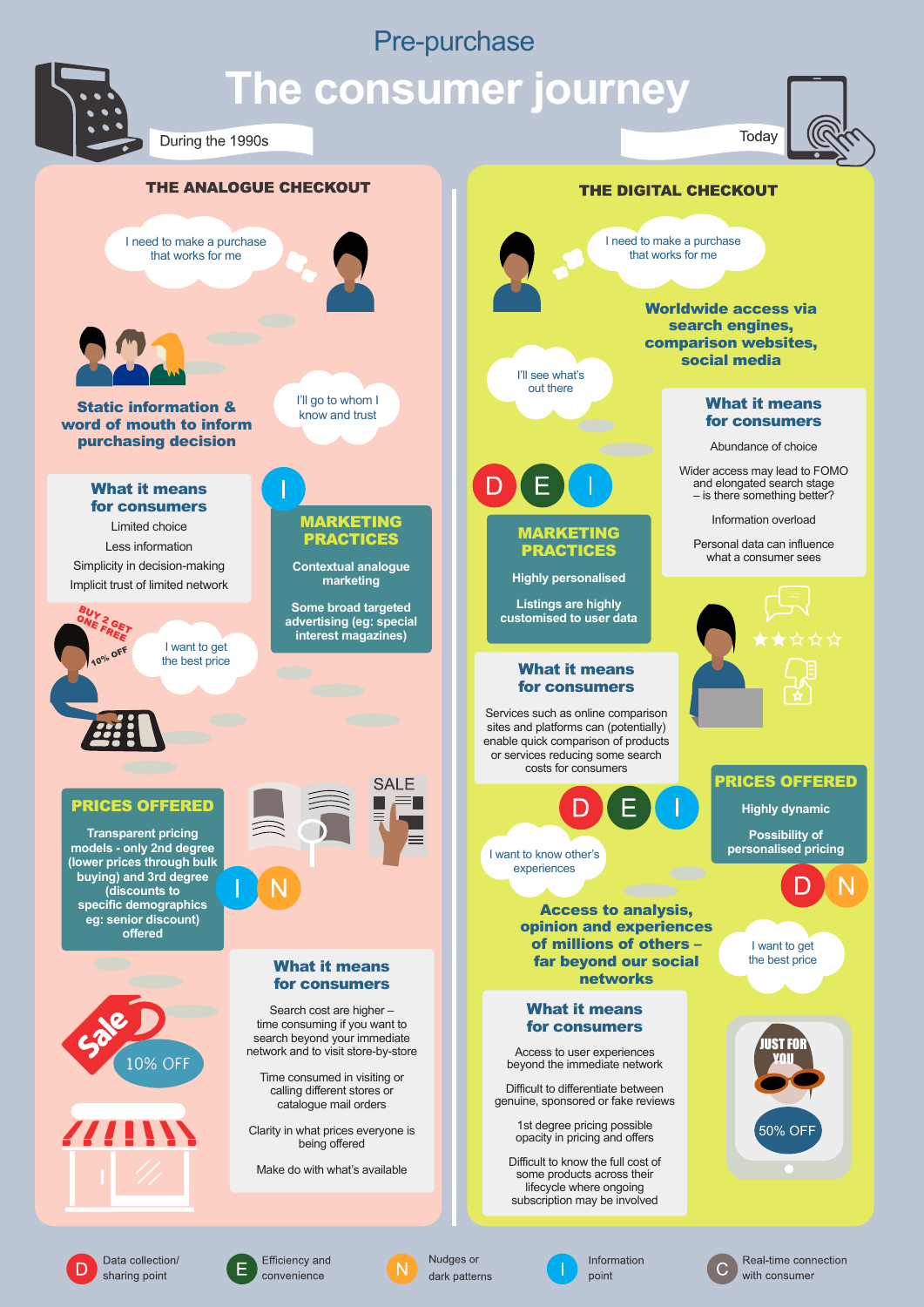# During purchase